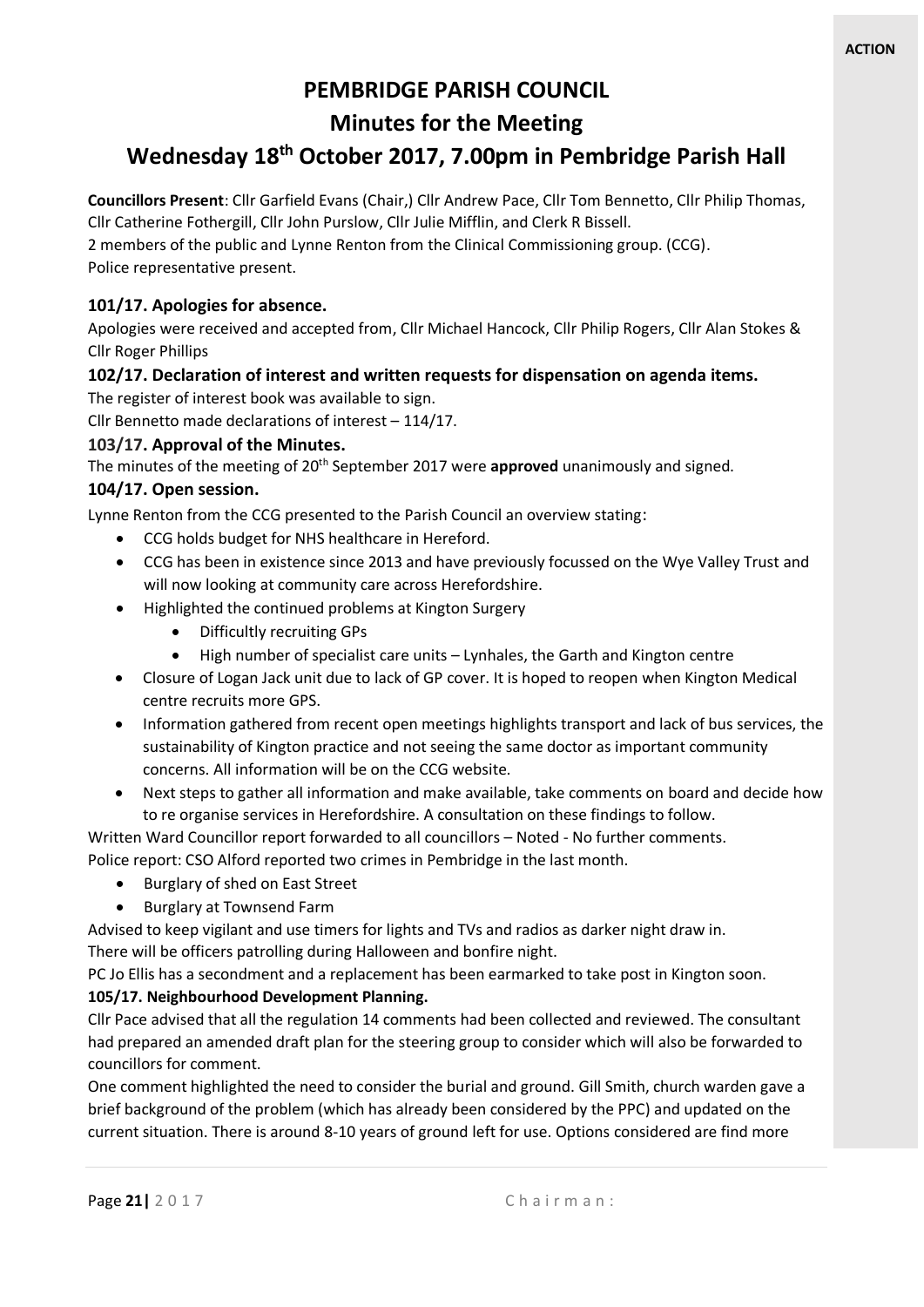AP

land, reburial 100 years after (can be difficult and requires legalities and procedures) or when the ground is full close and Herefordshire Council are responsible.

After discussion it was **Agreed** to prepare for possibilities in the NDP and look to amend policy PEM15 and comment in Appendix 2 for the need for more burial space and link development land to tie in with s106 open spaces provision. *Cllr Pace to advise steering group & Data Orchard.*

## **106/17. Planning Applications for comment.**

It was **RESOLVED** to submit the following observations Herefordshire Council regarding the following planning applications.

## *Planning Application recently received:*

- 173376 Dev1 Land Adjacent Eastview, Proposed build of 3 dwellings, East Street, Pembridge. Application removal of condition 11 152540/F. - **SUPPORT** *Comment: Pembridge Parish Council have been liaising with the applicant and are in agreement that removal of this condition provides the best opportunity for the Parish Council to utilise the funds.*
- 173330 Melvin House, Bearwood Lane, Pembridge. Proposed Oak framed single garage. - **SUPPORT** *Comment: The proposed garage seems small and would not be detrimental to the character of the village and Pembridge conservation area. Therefore, the Parish Council support this application.*
- 173691 Buckthorn Cottage, Bearwood, HR6 9ED. Proposed two storey side extension. – **SUPPORT** *Comment: The size and design of the proposed extension is in keeping with the property and Pembridge Parish Council support this application.*

## *Recent Planning Applications recently considered awaiting determination:*

- 173040 Torvale Ind Est, Forest Fencing, Pembridge Herefordshire. **SUPPORT** Proposed 50kW Solar array on site of existing 500kW anaerobic digester
- 173305 Plot 2 East Street, Pembridge **SUPPORT** Fell sycamore (T1) due to close proximity to building. Several native trees will be planted on the plot.
- 173273 Oaklea Cottage, Bearwood, HR6 9EQ. **OBJECT** Proposed conversion of existing building to residential annexe for ancillary accommodation from business use. New 3 bay oak framed outbuilding extension and potting shed.
- 173115 1 Church Crescent, Pembridge **NO OBJECTION** Prune Tree height & width front garden. Fell tree in back garden.
- 172343 -Land at Greyleen and an alternative site at Moseley Farm. Pembridge **- SUPPORT** Proposed demolition of Greyleen and construction of a replacement dwelling and ancillary garage on alternative site within Moseley Farm.
- 172253 Land at Townsend farm, East street, Pembridge. **- SUPPORT** Proposed 5 dwellings with garages. Formation of vehicular access.
- 172233 Land at the rear of the Gables, East street, Pembridge. **- - SUPPORT** Proposed 5 detached dwellings with garages, formation of vehicular access.
- 172242 Land at the rear of the Gables (Plot 7), East Street, Pembridge**- SUPPORT** Proposed erection of 1 self-build dwelling with garage on plot 7 off new vehicular access.
- 172234 Land rear of the Gables (Plot 1), East street, Pembridge, **- SUPPORT** Proposed 1 self-build dwelling and garage on plot 1.
- 171936 Land forming part of Milton Farm, Pembridge, Herefordshire. **SUPPORT** The proposed erection of three additional poultry buildings, eight feed bins and associated developments.

## *Planning Decisions made:*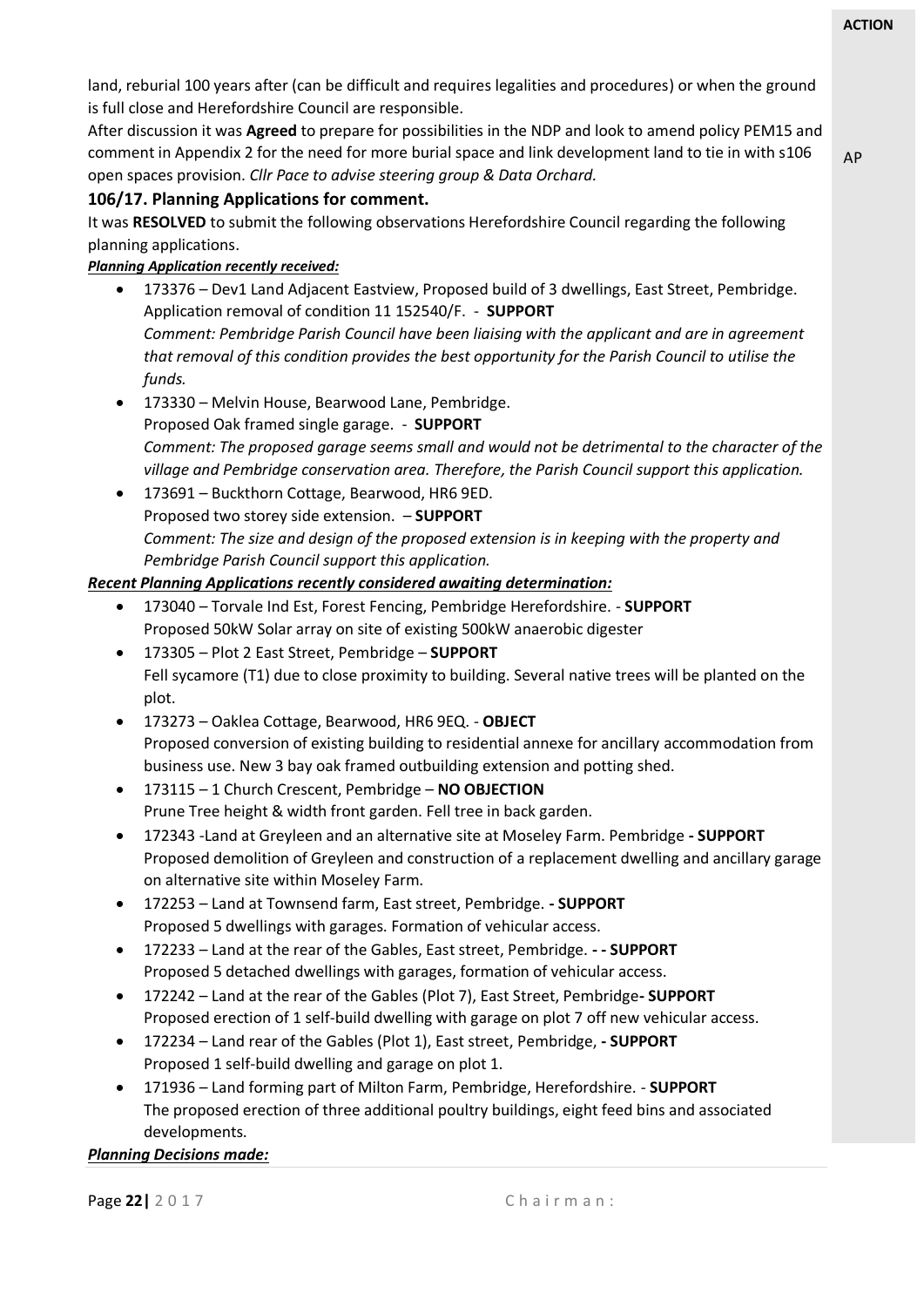• 172179 – Field view, Lower Green Farm, Gorsty, Pembridge Background information requested regarding application. Information provided **- APPROVED WITH CONDITIONS.**

## **107/17. Q2 Finances.**

Councillors received a financial report to budget. There were no queries and Q2 accounts were APPROVED.

## **Financial Report & Payments.**

Annual Accounting statement returned with one note - to ensure the exercise of public rights be properly dated when published. This notice was advertised for 31 days instead of 30 days. No other issues reported.

The notice of conclusion of audit has been published.

2nd half precept received £12,000.

Bank reconciliations made using VT cashbook for October 2017

Balances at end October 2017:

| <b>Current Account:</b>          | £36631.98  |
|----------------------------------|------------|
| Tracker Account:                 | £5943.15   |
| <b>National Savings Account:</b> | £11784.58  |
| Income since last meeting:       |            |
| Wayleave Openreach               | 26.32<br>£ |
| Precept                          | £12000.00  |

Requests for payment: **Approved**

Toilet Cleaner salary for October 2017 as previously agreed by Parish Council Clerk's salary for October 2017 as previously agreed by Parish Council NEST pension contribution as per agreed payment schedule

| Clerks Expenses      | Sept 17                  | £50.94  | $+VAT$ |
|----------------------|--------------------------|---------|--------|
| R Mills              | Mowing                   | £180.00 | $+VAT$ |
|                      |                          |         | +VAT   |
|                      |                          |         | +VAT   |
|                      |                          |         | +VAT   |
| West Mercia          | Elec Toilets Aug 17 (pd) | £13.18  | +VAT   |
| Energy               |                          |         |        |
| <b>Julie Mifflin</b> | <b>Hanging Baskets</b>   | £60.00  |        |
| Pembridge Parish     | July/Sept meetings       | £32.00  |        |
| Hall                 |                          |         |        |
| Smith of Derby       | Repair pendulum          | £892.00 | +VAT   |
| Data Orchard         | Reg 14 consulting        | £770.80 | $+VAT$ |
| Groundworks          | End of grant return      | £584.84 |        |

## **108/17. Clerks report.**

- Met with Lara Edwards BBLP locality steward. Drove the parish and reported road defects. Gully cleaning on A44 and to be undertaken early October.
- Attended the planning seminar event at Shire Hall- overview of planning and NDP designation in the county. An update on Herefordshire Councils New Code of Conduct and information on Safeguarding responsibilities
- Attended SLCC event in Leominster providing information on security and data protection.
- Attended Herefordshire Council Code of Conduct training in Leominster.
- Clock pendulum required a return visit  $10<sup>th</sup>$  October to resolve timing issues.

Clerk